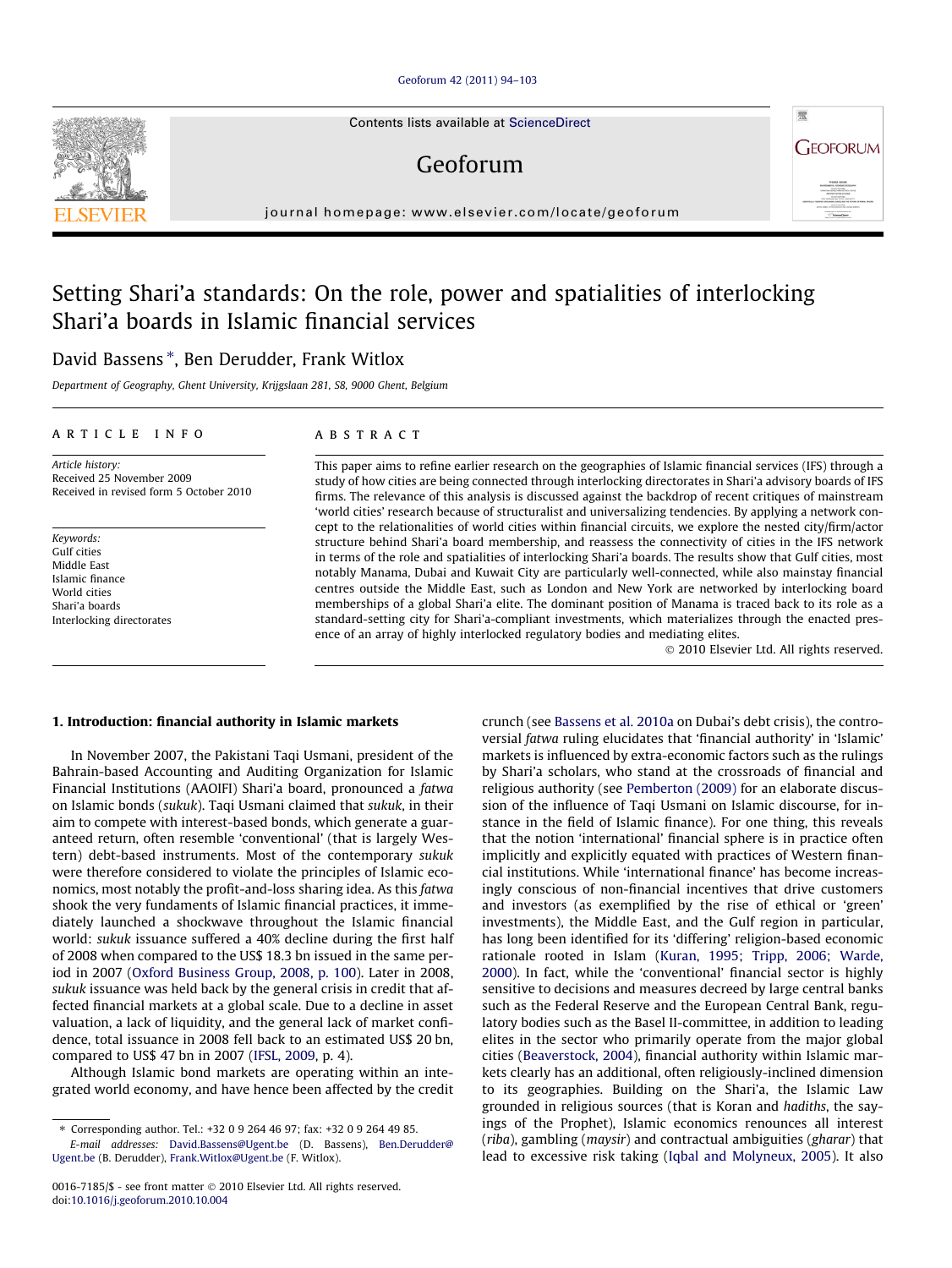prohibits investment in certain forbidden products (e.g. pork meat, weaponry, pornography, alcohol, etc.). The prohibition of riba, which is often conceived as the prime feature of IFS, reflects the idea that money is not a commodity in its own right, but rather a bearer of risk ([Pollard and Samers, 2007, p. 314](#page--1-0)). According to Islamic economics, the interest-carrying debt-based system is characterized by serious risk asymmetries between financiers and entrepreneurs, since the former can expect a steady flow of interest from its investment, while the latter bears most (or all) of the risk. Profit-and-loss sharing between parties is therefore considered the alternative as it prevents such inequalities, which may disrupt so-cial harmony<sup>1</sup> ([Ala Hamoudi, 2007](#page--1-0)). Another notable feature of Islamic economics is its concern with the development of the 'real' economy: in contrast with the highly volatile and detached financial economy which dominates international financial circuits, 'real' growth is to result from the investment in promising projects, from which the profits and losses are shared by investors and entrepreneurs alike ([Pollard and Samers, 2007, p. 314\)](#page--1-0). This also explains the 'asset-based' character of many products and practices in IFS, for instance in the sukuk financing of large infrastructure and real estate developments in Gulf cities, like the Dubai's government-related property developer Nakheel's US\$ 3,5 bn sukuk, which almost defaulted in November 2009 [\(Bassens et al., 2010a](#page--1-0)). Despite the recent turmoil around Dubai's debt crisis, the rising influence of Islamic economic discourse is exemplified by the overall growth of the IFS sector, which is especially booming in the Gulf region: in parallel with the steady growth of the 'conventional' interest-based financial sector operating from Gulf offshore centres such as Dubai and Manama, the IFS sector grew by a staggering 27.6% in 2008, in spite of the global financial crisis. Globally, the sector is now worth US\$ 822 bn of Shari'a-compliant assets [\(The Banker, 2009](#page--1-0)), held by fully-fledged institutions (e.g. Al Rahji Bank, Dubai Islamic Bank) or by Islamic 'windows' within conventional banks (e.g. HSBC Amanah), of which ca. 41% is located in the Gulf Cooperation Council (GCC) states [\(The](#page--1-0) [Banker, 2008\)](#page--1-0). The growth of the IFS sector highlights the need for a more grounded and versatile perspective in the study of global financial networks, as there are myriad regions where 'Western' corporate spheres do not represent a significant – used here in both statistical and substantive terms – proportion of financial and economic activities and processes ([Grant, 2001](#page--1-0)).

In this paper, we focus on the crucial role of 'parallel' governance networks within the IFS sector, such as the boards that bring together Shari'a scholars. In IFS firms, unlike in interest-based financial institutions, governance through corporate boards is supplemented by these so-called Shari'a boards. We thereby identify at least two major implications for the study of the spatialities of such 'alternative' financial networks. First, 'agents' are a key driver of city networks, as Shari'a scholars who hold highly specialized Shari'a knowledge and skills, lend their services to IFS firms and so doing, boast high levels of authority, since they make and break the rules of Shari'a-compliance. Second, following [Pollard and](#page--1-0) [Samers \(2007\),](#page--1-0) the concept 'international finance' should be 'decentred' to help steer it away from the focus on practices and products of 'Western' financial institutions, anchored solely in 'conventional' world cities. Addressing both critiques, this paper empirically refines earlier research on the geographies of IFS ([Bassens et al., 2010b](#page--1-0)) through a study of how scholars in interlocking Shari'a boards of IFS firms are networking cities in the Gulf and beyond. This vantage point draws on the observation that through their multiple board memberships, Shari'a scholars can be identified as a source of inter-city connectivity as they link up firms and regulatory bodies across cities. Geographically, the actor-networks created in the process can be read more generally as a proxy for IFS-specific flows of capital, knowledge, and people between its key nodes. In light of this, cities boasting high interlocking levels can also be dubbed 'powerful' places in terms of setting IFS standards on a global scale, because these interlocks allow for the dissemination of Shari'a interpretations through the agency of influential Shari'a scholars. Through this specific analysis, the paper aims to contribute to emerging 'alternative' approaches within world cities research, which has begun rethinking the literature on world cities because of structuralist [\(Beaverstock, 1996\)](#page--1-0) and universalizing tendencies ([Robinson, 2002, 2005](#page--1-0)). Through our focus on the importance of Shari'a scholar 'agency' in the creation of 'Islamic' financial networks, we aim to contribute to reconceptualizations of more global financial and world city geographies that build on a relational perspective. This strand of research analyses IFCs and cities from their role and position in a network, rather than producing hierarchies based on attribute data such as turnover and asset value (e.g. [Faulconbridge, 2004](#page--1-0)). The next section sketches some of the most important critiques voiced against contemporary world cities research, particularly in the field of finance, in more detail. The ensuing sections deal with a description of the globalizing IFS sector and the particular role of Shari'a scholars (Section 3), data collection and methodology (Section 4), and the main insights emerging from of our empirical analysis respectively (Section 5). The paper concludes with an overview of our main conclusions and recommendations for future research.

#### 2. Critique: agency in a 'decentred' transnational urban geography

The most influential contributions within the broad field of what is now commonly called 'world cities' or 'global cities' research put forward that a limited set of large-scale metropolitan areas can now most fruitfully be conceptualized as the key powerhouses in an increasingly networked and globalized economy. More specifically, these cities are said to be the 'command-andcontrol' centres of the global economy because they harbour numerous corporate headquarters of MNCs and/or a vast array of advanced producer services (APS) firms – that is accountancy, advertising, banking/finance, insurance, law, management consultancy firms – needed to manage increasingly complex production networks [\(Sassen, 2001\)](#page--1-0). In terms of financial accumulation and intermediation, world cities such as London and New York are thus said to derive their star status from the presence and activities of multinational financial firms, such as investment banks, which have the capability to attract, channel and control transnational flows of commodities, people, knowledge and capital ([Castells,](#page--1-0) [1996; Friedmann, 1986; Sassen, 2001](#page--1-0)).

Whereas earlier research on financial geographies had been purely hierarchical, recent contributions – echoing world city network conceptualizations – have highlighted the value of a network approach to the study of the global economy in general ([Dicken](#page--1-0) [et al., 2001; Faulconbridge and Hall, 2009\)](#page--1-0) and international financial centres (IFCs) in particular ([Jones, 2002; Faulconbridge, 2004\)](#page--1-0). [Faulconbridge \(2004, p. 236\)](#page--1-0) in particular has criticized the study of financial geographies for its preoccupation with attribute properties (e.g. financial turnover, number of banks, etc.) of IFCs, rather than explaining processes behind a centre's growth/decline. By contrast, a reconceptualization of IFCs as being part of a relational network, for instance by applying an interlocking world city network model [\(Taylor, 2004](#page--1-0)), could prove to be fruitful for a deeper understanding of process and evolution of IFCs, especially when teasing out their interdependencies, as was shown for London and Frankfurt [\(Faulconbridge, 2004\)](#page--1-0).

 $1$  In practice, however, an extensive range of mark-up products has moved to the centre of Islamic banking and finance, often imitating interest-based products (loans, bonds, etc.). See [Bassens et al. \(2010c\)](#page--1-0) for a more detailed description of this evolution.